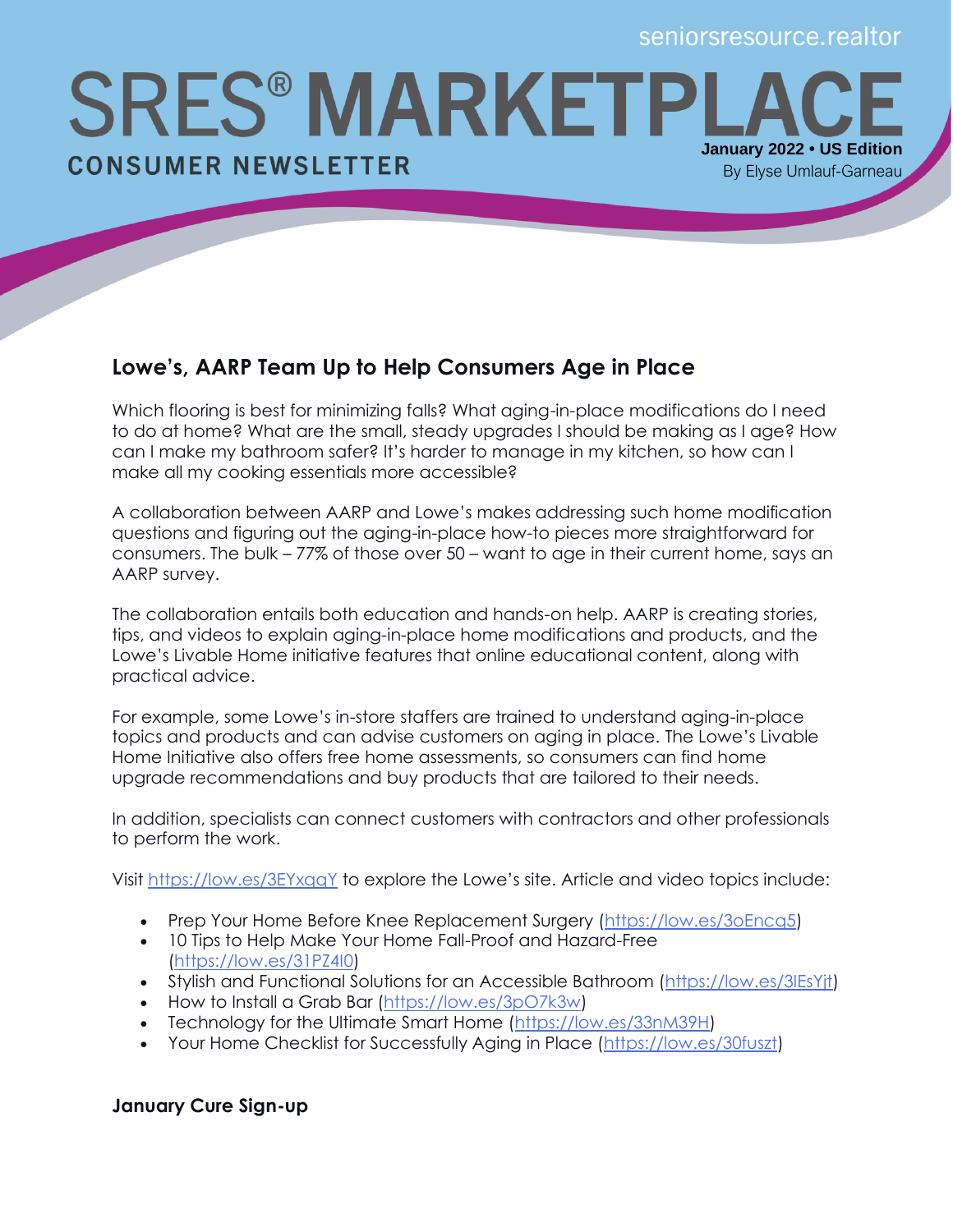Purge, organize, and clean.

Apartment Therapy's annual "January Cure" starts on January 3, 2022.

During the free 20-day regimen, you receive daily emailed tasks to complete that are designed to get your home into shape for the new year.

To-dos range from tidying one drawer, tackling paper piles, and developing daily habits to paring back your living room to the essentials and creating a clean, relaxing bedroom.

At the end of the 20 days, you can expect a cleaner, tidier space and a strategy to address the nagging projects and messes that keep you from thoroughly enjoying your living space.

Learn more and sign up for emails at [https://bit.ly/3oEaOX7.](https://bit.ly/3oEaOX7)

## **Don't Fall!**

Every November is Fall Prevention Month [\(https://bit.ly/3lTUyPT](https://bit.ly/3lTUyPT)) in Canada. It's an event that brings together numerous groups – including academics, medical pros, associations, and government agencies – to share research and how-tos about protecting yourself against falls.

It comes at the perfect time of year when sidewalks and roads can turn treacherous with winter's ice, snow, and sleet.

Still, falls are dangerous all year.

Fall Prevention Month's resources help you address your year-round challenges, whether that's modifying your home, keeping your body strong and flexible to avoid tripping, or finding the safest pair of shoes or boots.

Here are three resources to check out.

- 1. CARP videos [\(https://bit.ly/3y66P91\)](https://bit.ly/3y66P91) address how to reduce fall risks and to age in place by making your stairs and bathrooms safer.
- 2. "Movement snacks" videos ([https://bit.ly/3EFSH8I\)](https://bit.ly/3EFSH8I) help you make exercise and moving a routine part of your day.
- 3. The KITE Research Institute at University Health Network subjects winter footwear to a series of tests to determine which are most effective at reducing fall risks on

Count on an SRES<sup>®</sup> to guide you through the process of buying or selling your home, making the transaction less stressful and more successful.

The Seniors Real Estate Specialist ® (SRES®) designation is awarded by the SRES® Council. a subsidiary of the National Association of REALTORS® (NAR).

To learn more about SRES® and access various consumer resources, please visit seniorsresource.realtor.